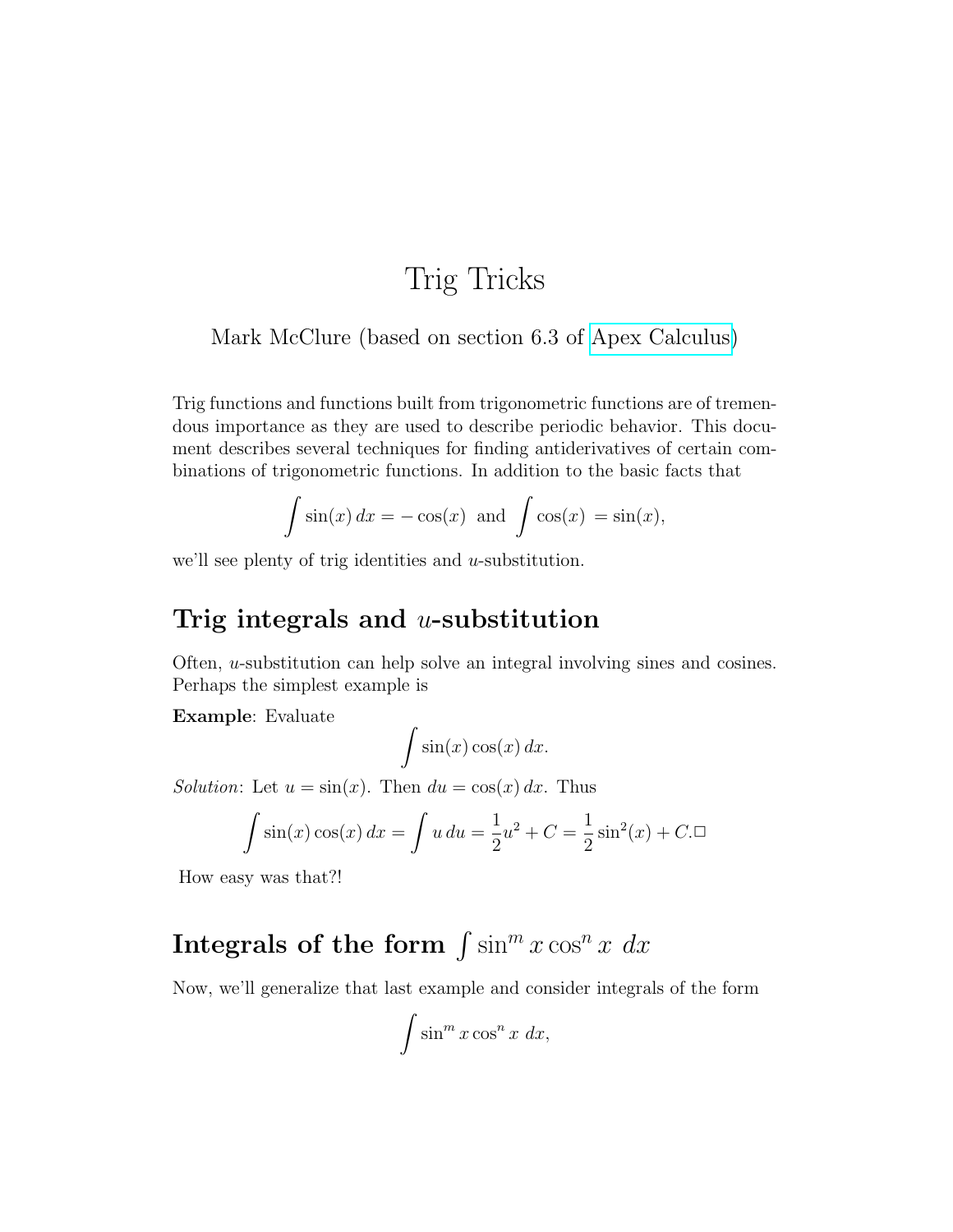where  $m, n$  are nonnegative integers. Our strategy for evaluating these integrals is to use the fundamental Pythagorean identity

$$
\cos^2 x + \sin^2 x = 1
$$

to convert high powers of one trigonometric function into the other, leaving a single sine or cosine term in the integrand. We summarize the general technique as follows:

#### Technique for integrals involving powers of sine and cosine

Consider  $\int \sin^m x \cos^n x \, dx$ , where m, n are nonnegative integers.

1. If m is odd, then  $m = 2k + 1$  for some integer k. Rewrite

$$
\sin^m x = \sin^{2k+1} x = \sin^{2k} x \sin x = (\sin^2 x)^k \sin x = (1 - \cos^2 x)^k \sin x.
$$

Then

$$
\int \sin^m x \cos^n x \, dx = \int (1 - \cos^2 x)^k \sin x \cos^n x \, dx = -\int (1 - u^2)^k u^n \, du,
$$
  
where  $u = \cos x$  and  $du = -\sin x \, dx$ 

where  $u = \cos x$  and  $du = -\sin x \, dx$ .

2. If  $n$  is odd, then using substitutions similar to that outlined above we have

$$
\int \sin^m x \cos^n x \, dx = \int u^m (1 - u^2)^k \, du,
$$

where  $u = \sin x$  and  $du = \cos x dx$ .

3. If both  $m$  and  $n$  are even, use the power–reducing identities

$$
\cos^2 x = \frac{1 + \cos(2x)}{2}
$$
 and  $\sin^2 x = \frac{1 - \cos(2x)}{2}$ 

to reduce the degree of the integrand. Expand the result and apply the principles the same principles again.

#### Example Evaluate

$$
\int \sin^5 x \cos^8 x \ dx.
$$

*Solution:* The power of the sine term is odd, so we rewrite  $\sin^5 x$  as

$$
\sin^5 x = \sin^4 x \sin x = (\sin^2 x)^2 \sin x = (1 - \cos^2 x)^2 \sin x.
$$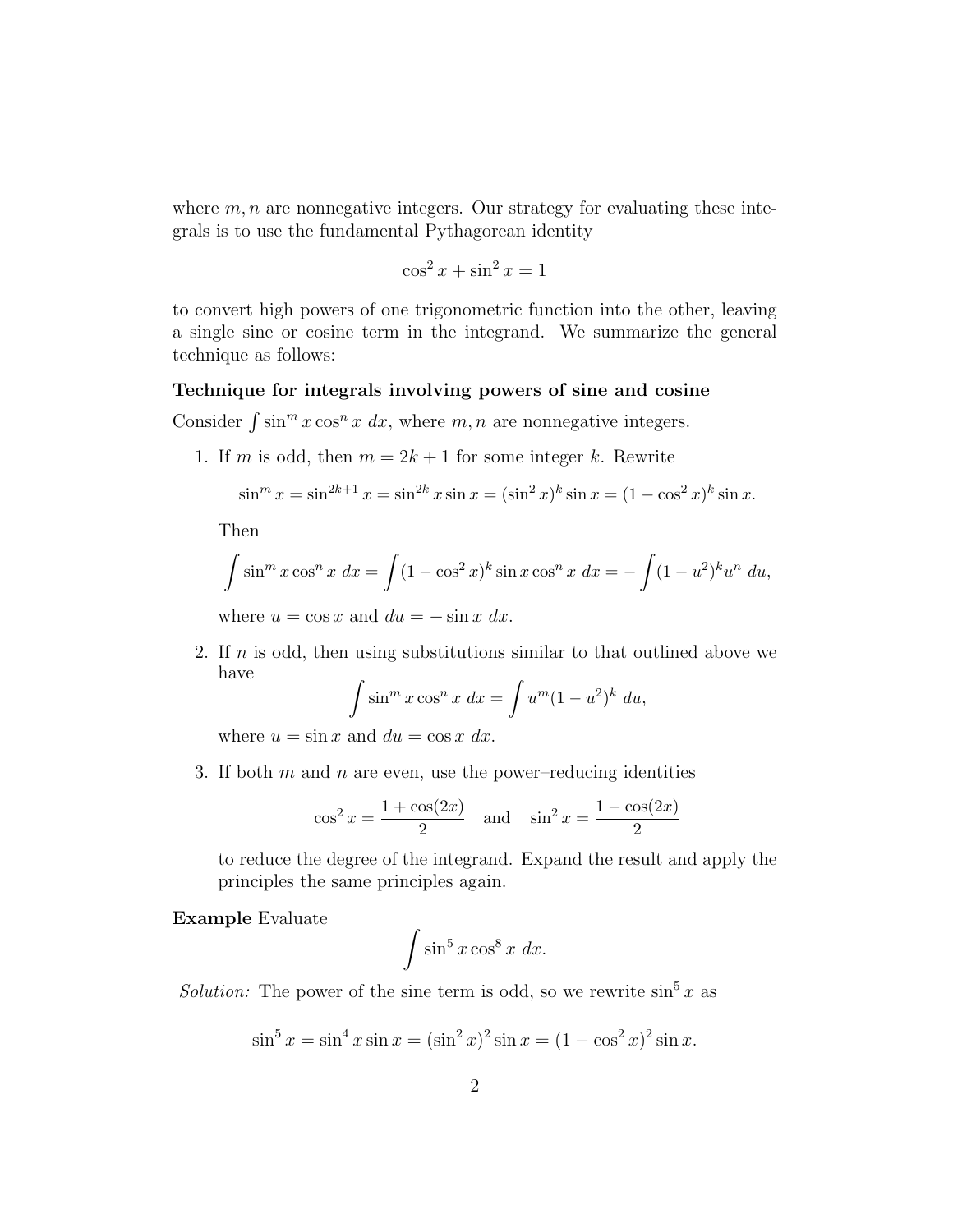Our integral is now  $\int (1 - \cos^2 x)^2 \cos^8 x \sin x \ dx$ . Let  $u = \cos x$ , hence  $du =$  $-\sin x \, dx$ . Making the substitution and expanding the integrand gives

$$
\int (1 - \cos^2)^2 \cos^8 x \sin x \, dx = -\int (1 - u^2)^2 u^8 \, du
$$

$$
= -\int (1 - 2u^2 + u^4) u^8 \, du
$$

$$
= -\int (u^8 - 2u^{10} + u^{12}) \, du.
$$

This final integral is not difficult to evaluate, giving

$$
-\int \left(u^8 - 2u^{10} + u^{12}\right) du = -\frac{1}{9}u^9 + \frac{2}{11}u^{11} - \frac{1}{13}u^{13} + C
$$

$$
= -\frac{1}{9}\cos^9 x + \frac{2}{11}\cos^{11} x - \frac{1}{13}\cos^{13} x + C
$$

Example: Evaluate

$$
\int \sin^5 x \cos^9 x \ dx.
$$

Solution: The powers of both the sine and cosine terms are odd, therefore we can apply our technique to either power. We choose to work with the power of the cosine term since the previous example used the sine term's power.

We rewrite  $\cos^9 x$  as

$$
\cos^{9} x = \cos^{8} x \cos x
$$
  
=  $(\cos^{2} x)^{4} \cos x$   
=  $(1 - \sin^{2} x)^{4} \cos x$   
=  $(1 - 4 \sin^{2} x + 6 \sin^{4} x - 4 \sin^{6} x + \sin^{8} x) \cos x.$ 

We rewrite the integral as

$$
\int \sin^5 x \cos^9 x \, dx = \int \sin^5 x (1 - 4\sin^2 x + 6\sin^4 x - 4\sin^6 x + \sin^8 x) \cos x \, dx.
$$

Now substitute and integrate, using  $u = \sin x$  and  $du = \cos x dx$ .  $\int \sin^5 x (1 - 4\sin^2 x + 6\sin^4 x - 4\sin^6 x + \sin^8 x) \cos x \ dx =$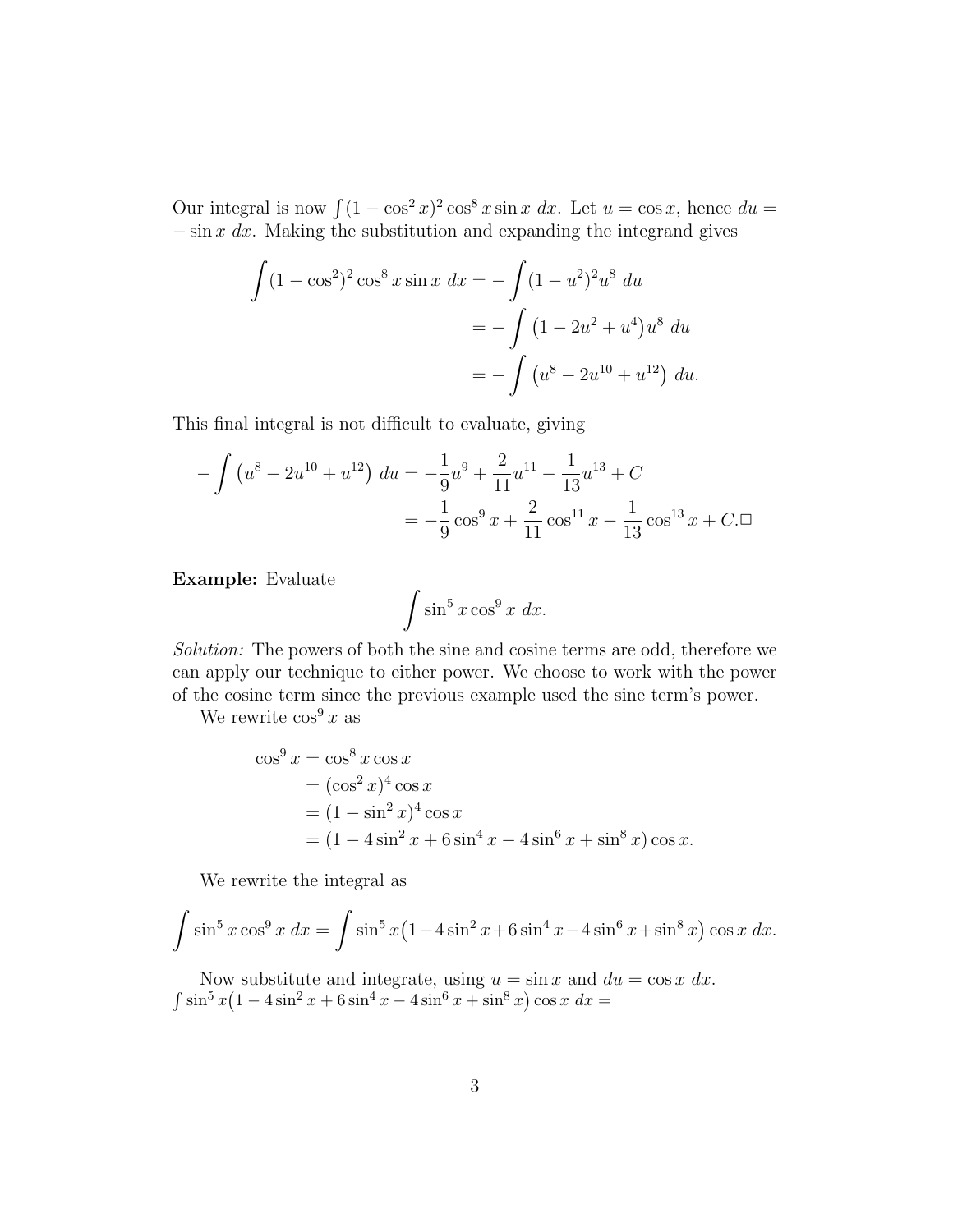$$
\int u^5 (1 - 4u^2 + 6u^4 - 4u^6 + u^8) du = \int (u^5 - 4u^7 + 6u^9 - 4u^{11} + u^{13}) du
$$
  
=  $\frac{1}{6}u^6 - \frac{1}{2}u^8 + \frac{3}{5}u^{10} - \frac{1}{3}u^{12} + \frac{1}{14}u^{14} + C$   
=  $\frac{1}{6}\sin^6 x - \frac{1}{2}\sin^8 x + \frac{3}{5}\sin^{10} x + ...$   
=  $\frac{1}{3}\sin^{12} x + \frac{1}{14}\sin^{14} x + C$ .

### Definite integrals of trig powers

It is often the case that definite integrals involving trig functions are quite easy to compute, if we can use the symmetry involved. The reason that the definite integral of any function of the form  $\cos(mx)$  or  $\sin(nx)$  is zero, if we integrate over a full period. In symbols,

$$
\int_{a}^{a+\pi/m} \cos(mx) dx = 0 \text{ and } \int_{a}^{a+\pi/n} \sin(nx) dx = 0.
$$

This is illustrated for the sine in figure [1.](#page-3-0)



<span id="page-3-0"></span>Figure 1: The integral over a period of the sine function is zero

The same is true if we raise the sine to an odd power, since that preserves the symmetry, though it does distort the graph. This is illustrated in figure [2.](#page-3-1)



<span id="page-3-1"></span>Figure 2: The integral over a period of  $\sin^3(x)$  is zero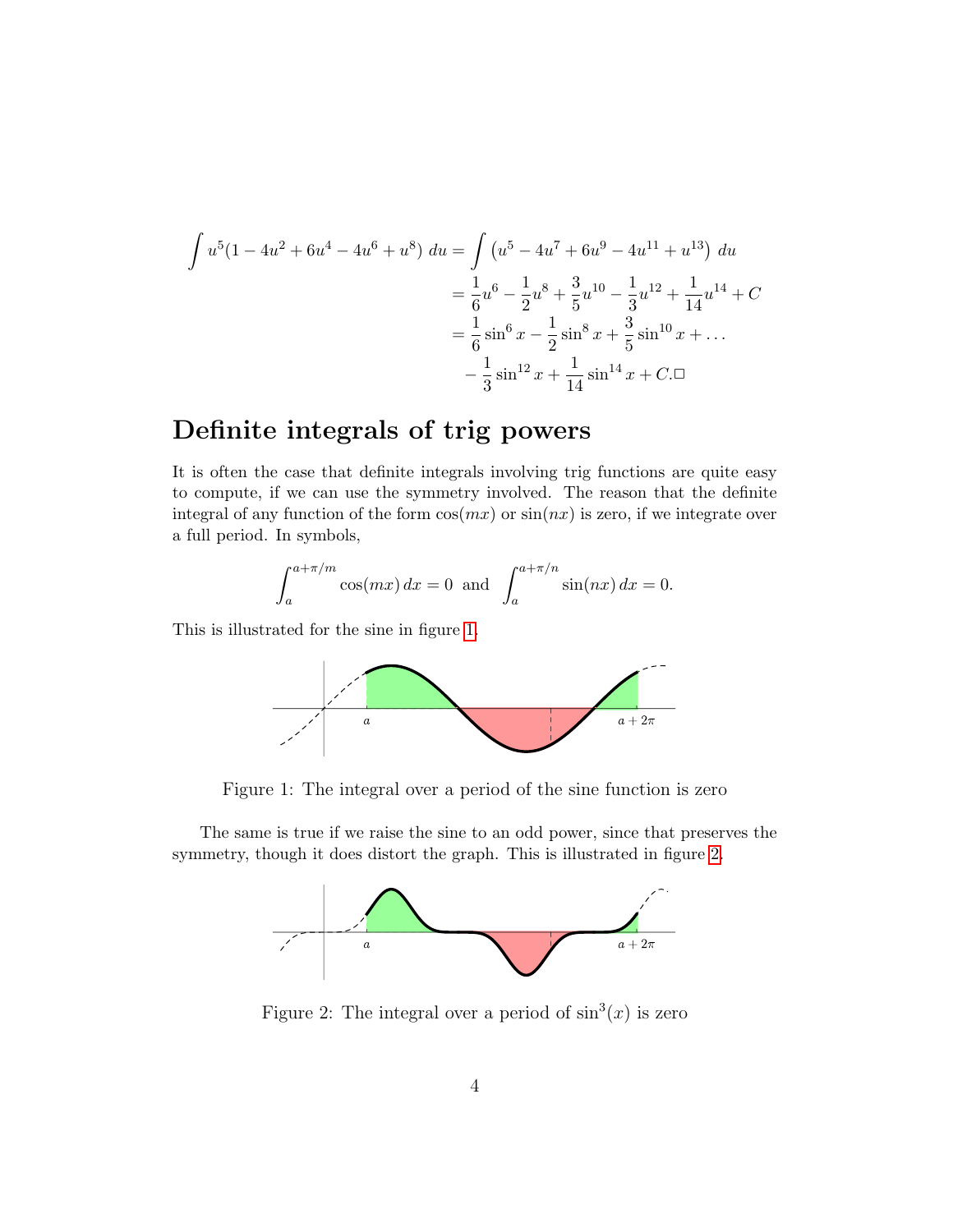Of course, the same is true for the cosine, since it's just a shifted copy of the sine. I wonder what happens if we raise one of these graphs to an  $*$ even $*$  power?

Here's an example where computing the *definite* integral is much quicker than computing the indefinite integral:

Example: Evaluate

$$
\int_0^\pi \cos^4 x \sin^2 x \ dx.
$$

Solution: The powers of sine and cosine are both even, so we employ the power– reducing formulas and algebra as follows.

$$
\int_0^\pi \cos^4 x \sin^2 x \, dx = \int_0^\pi \left( \frac{1 + \cos(2x)}{2} \right)^2 \left( \frac{1 - \cos(2x)}{2} \right) \, dx
$$
  
= 
$$
\int_0^\pi \frac{1 + 2\cos(2x) + \cos^2(2x)}{4} \cdot \frac{1 - \cos(2x)}{2} \, dx
$$
  
= 
$$
\frac{1}{8} \int_0^\pi \left( 1 + \cos(2x) - \cos^2(2x) - \cos^3(2x) \right) \, dx
$$
  
= 
$$
\frac{1}{8} \int_0^\pi \left( 1 - \cos^2(2x) \right) \, dx
$$
  
= 
$$
\frac{1}{8} \int_0^\pi \left( 1 - \frac{1}{2} (1 + \cos(2x)) \right) \, dx
$$
  
= 
$$
\frac{1}{8} \int_0^\pi \left( 1 - \frac{1}{2} \right) \, dx = \frac{\pi}{16}.
$$

Note that we've used the facts that

$$
\int_0^{\pi} \cos(2x) dx = 0 \text{ and } \int_0^{\pi} \cos^3(2x) dx = 0
$$

to drop to integrals. $\Box$ 

If this seems like a lot, you might examine the

[computation of the indefinite integral in Apex Calculus.](https://opentext.uleth.ca/apex-calculus/sec_trigint.html#ex_trigint3) Be sure to hit the "Solution" button to see the nastiness!

### Trigonometric Polynomials and their products

Linear combinations of the functions  $cos(mx)$  and  $sin(nx)$  that we saw in the last section are called *trigonometric polynomials*. They are of tremendous importance in applications involving Fourier series including the study of heat transfer and